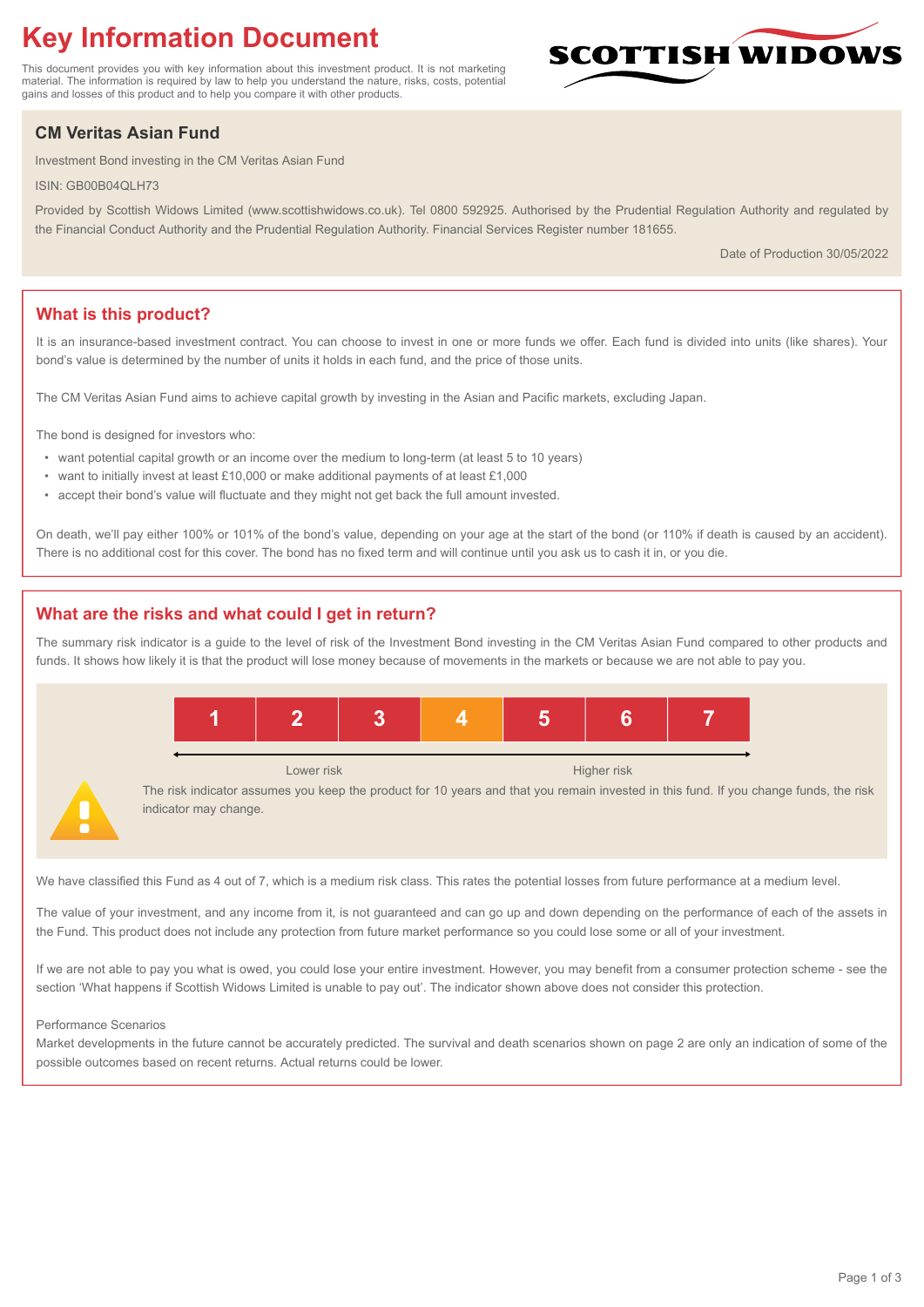

#### **What are the risks and what could I get in return? (continued)**

This table shows the money you could get back over the next 10 years, under different scenarios, assuming that you invest £10,000. The figures below assume no withdrawals are taken and do not allow for any Large Fund Bonus which may apply. The scenarios shown illustrate how your investment could perform. You can compare them with the scenarios of other products. The scenarios presented are an estimate of future performance based on evidence from the past on how the value of this investment varies, and are not an exact indicator. What you get will vary depending on how the market performs and how long you keep the investment. The stress scenario shows what you might get back in extreme market circumstances, and it does not take into account the situation where we are not able to pay you. The death scenario assumes investments perform in line with the moderate scenario.

The figures shown include all the costs of the product itself, but may not include all the costs that you pay to your adviser. The figures do not take into account your personal tax situation, which may also affect how much you get back. Before deciding to invest, you should read the Additional Information Document for more information on the risks and what you might get back. See page 2 for information on how the performance scenarios are calculated.

| <b>Investment £10,000</b> |                                                    |           |           |                                             |  |  |
|---------------------------|----------------------------------------------------|-----------|-----------|---------------------------------------------|--|--|
|                           | 1 year                                             |           | 5 years   | 10 years<br>(Recommended<br>holding period) |  |  |
| <b>Survival Scenarios</b> |                                                    |           |           |                                             |  |  |
| <b>Stress scenario</b>    | £3,839<br>What you might get back after costs      |           | £3,510    | £2,093                                      |  |  |
|                           | $-61.61%$<br>Average return each year              |           | $-18.89%$ | $-14.48%$                                   |  |  |
| Unfavourable scenario     | What you might get back after costs<br>£8,360      |           | £7,889    | £8,463                                      |  |  |
|                           | Average return each year                           | $-16.40%$ | $-4.63%$  | $-1.66%$                                    |  |  |
| Moderate scenario         | What you might get back after costs                | £10,538   | £13,224   | £17,563                                     |  |  |
|                           | Average return each year                           | 5.38%     | 5.75%     | 5.79%                                       |  |  |
| Favourable scenario       | What you might get back after costs                | £13,255   | £22,118   | £36,368                                     |  |  |
| Average return each year  |                                                    | 32.55%    | 17.21%    | 13.78%                                      |  |  |
| <b>Death scenarios</b>    |                                                    |           |           |                                             |  |  |
| Insured event             | What your beneficiaries might get back after costs | £10,643   | £13,356   | £17,738                                     |  |  |

#### **What happens if Scottish Widows is unable to pay out?**

Your Plan is fully covered by the Financial Services Compensation Scheme. More information about compensation arrangements is available from the Financial Services Compensation Scheme, who can be contacted on 0800 678 1100 or 0207 741 4100 or via their website at www.fscs.org.uk

## **What are the costs?**

The Reduction in Yield (RIY) shows what impact the total costs you pay will have on the investment return you might get. The total costs take into account one-off, ongoing and incidental costs. The amounts shown here are the cumulative costs of the product itself, for three different holding periods. The monetary figures shown assume you invest £10,000 and investments perform in line with the moderate scenario. The figures are estimates and may change in the future. The person selling you or advising you about this product may charge you other costs. If so, this person will provide you with information about these costs, and show you the impact that all costs will have on your investment over time.

| <b>Investment £10,000</b>       |                             |                              |                            |  |  |  |
|---------------------------------|-----------------------------|------------------------------|----------------------------|--|--|--|
| <b>Scenarios</b>                | If you cash in after 1 year | If you cash in after 5 years | If you cash in at 10 years |  |  |  |
| Total costs                     | £246                        | £1,110                       | £2,392                     |  |  |  |
| Impact on return (RIY) per year | 2.40%                       | 1.97%                        | 1.92%                      |  |  |  |